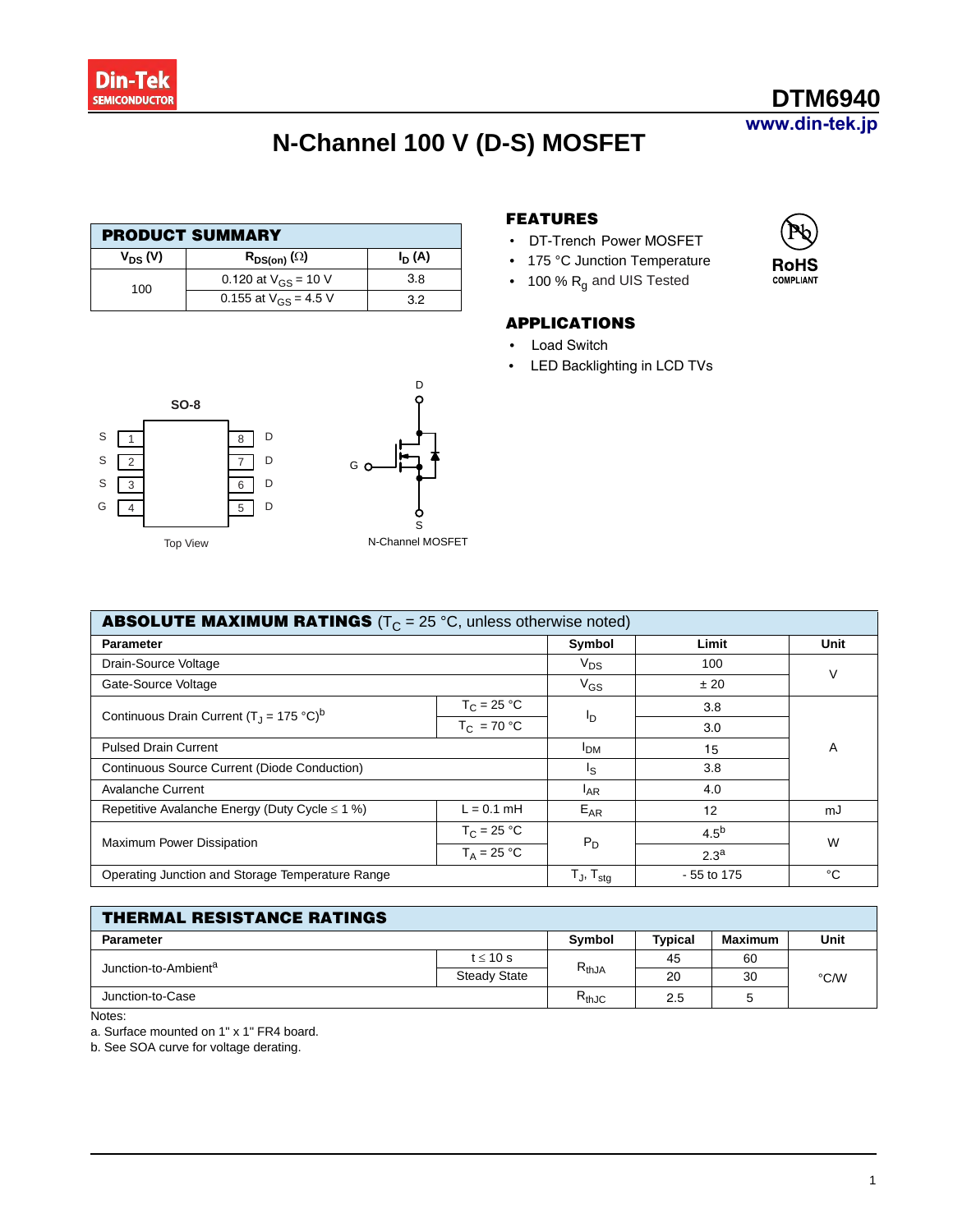### **www.din-tek.jp DTM6940**

| <b>SPECIFICATIONS</b> $(TJ = 25 °C$ , unless otherwise noted)   |                           |                                                                      |              |                   |       |        |  |
|-----------------------------------------------------------------|---------------------------|----------------------------------------------------------------------|--------------|-------------------|-------|--------|--|
| <b>Parameter</b>                                                | Symbol                    | <b>Test Conditions</b>                                               | Min.         | Typ. <sup>a</sup> | Max.  | Unit   |  |
| <b>Static</b>                                                   |                           |                                                                      |              |                   |       |        |  |
| Drain-Source Breakdown Voltage                                  | $V_{DS}$                  | $V_{GS} = 0$ V, $I_D = 250$ µA                                       | 100          |                   |       | $\vee$ |  |
| Gate Threshold Voltage                                          | $V_{GS(th)}$              | $V_{DS} = V_{GS}$ , $I_D = 250 \mu A$                                | $\mathbf{1}$ |                   | 3     |        |  |
| Gate-Body Leakage                                               | <sup>I</sup> GSS          | $V_{DS} = 0 V, V_{GS} = \pm 20 V$                                    |              |                   | ±100  | nA     |  |
|                                                                 |                           | $V_{DS} = 80 V$ , $V_{GS} = 0 V$                                     |              |                   | 1     |        |  |
| Zero Gate Voltage Drain Current                                 | $I_{DSS}$                 | $V_{DS}$ = 80 V, V <sub>GS</sub> = 0 V, T <sub>J</sub> = 125 °C      |              |                   | 50    | μA     |  |
|                                                                 |                           | $V_{DS}$ = 80 V, V <sub>GS</sub> = 0 V, T <sub>J</sub> = 175 °C      |              |                   | 250   |        |  |
| On-State Drain Current <sup>b</sup>                             | $I_{D(0n)}$               | $V_{DS} = 5 V$ , $V_{GS} = 10 V$                                     | 3.8          |                   |       | A      |  |
|                                                                 |                           | $V_{GS}$ = 10 V, $I_D$ = 2.7 A                                       | 0.120        |                   | 0.127 |        |  |
|                                                                 |                           | $V_{GS}$ = 10 V, $I_D$ = 2.5 A, T <sub>J</sub> = 125 °C              | 0.139        |                   |       |        |  |
| Drain-Source On-State Resistance <sup>b</sup>                   | $R_{DS(on)}$              | $V_{GS}$ = 10 V, $I_D$ = 2.5 A, T <sub>J</sub> = 175 °C              |              |                   | 0.144 | Ω      |  |
|                                                                 |                           | $V_{GS}$ = 4.5 V, $I_D$ = 2.0 A                                      |              | 0.155             | 0.165 |        |  |
| Forward Transconductance <sup>b</sup>                           | $g_{fs}$                  | $V_{DS}$ = 15 V, $I_D$ = 2.7 A                                       |              | $\overline{7}$    |       | S      |  |
| <b>Dynamica</b>                                                 |                           |                                                                      |              |                   |       |        |  |
| Input Capacitance                                               | $C_{iss}$                 |                                                                      |              | 1880              |       |        |  |
| Output Capacitance                                              | $C_{\rm{oss}}$            | $V_{GS}$ = 0 V, $V_{DS}$ = 80 V, f = 1 MHz                           |              | 900               |       | pF     |  |
| Reverse Transfer Capacitance                                    | $\mathbf{C}_{\text{rss}}$ |                                                                      |              | 75                |       |        |  |
| Total Gate Charge <sup>c</sup>                                  | $Q_g$                     |                                                                      |              | 4                 | 8     |        |  |
| Gate-Source Charge <sup>c</sup>                                 | $Q_{\text{gs}}$           | $V_{DS}$ = 80 V, $V_{GS}$ = 10 V, $I_D$ = 2.7 A                      |              | 1.6               |       | nC     |  |
| Gate-Drain Charge <sup>c</sup>                                  | $Q_{gd}$                  |                                                                      |              | 1.1               |       |        |  |
| Gate Resistance                                                 | $R_{q}$                   |                                                                      |              | 2                 |       | Ω      |  |
| Turn-On Delay Time <sup>c</sup>                                 | $t_{d(on)}$               |                                                                      |              | 8                 |       |        |  |
| Rise Time <sup>c</sup>                                          | $t_{r}$                   | $V_{DD} = 80 V$ , R <sub>1</sub> = 5 $\Omega$                        |              | 13                |       | ns     |  |
| Turn-Off Delay Time <sup>c</sup>                                | $t_{d(off)}$              | $I_D \approx 2.7$ A, $V_{GEN} = 10$ V, R <sub>G</sub> = 2.5 $\Omega$ |              | 10                |       |        |  |
| Fall Time <sup>c</sup>                                          | t <sub>f</sub>            |                                                                      |              | 14                |       |        |  |
| Source-Drain Diode Ratings and Characteristic ( $T_C = 25 °C$ ) |                           |                                                                      |              |                   |       |        |  |
| <b>Pulsed Current</b>                                           | I <sub>SM</sub>           |                                                                      |              |                   | 15    | A      |  |
| Diode Forward Voltage <sup>b</sup>                              | $\rm V_{SD}$              | $I_F = 2A$ , $V_{GS} = 0$ V                                          |              | 0.8               | 1.2   | $\vee$ |  |
| Source-Drain Reverse Recovery Time                              | $t_{rr}$                  | $I_F = 2A$ , dl/dt = 100 A/µs                                        |              | 55                | 80    | ns     |  |

Notes:

a. Guaranteed by design, not subject to production testing.

b. Pulse test; pulse width  $\leq 300$  µs, duty cycle  $\leq 2$  %.

c. Independent of operating temperature.

*Stresses beyond those listed under "Absolute Maximum Ratings" may cause permanent damage to the device. These are stress ratings only, and functional operation of the device at these or any other conditions beyond those indicated in the operational sections of the specifications is not implied. Exposure to absolute maximum rating conditions for extended periods may affect device reliability.*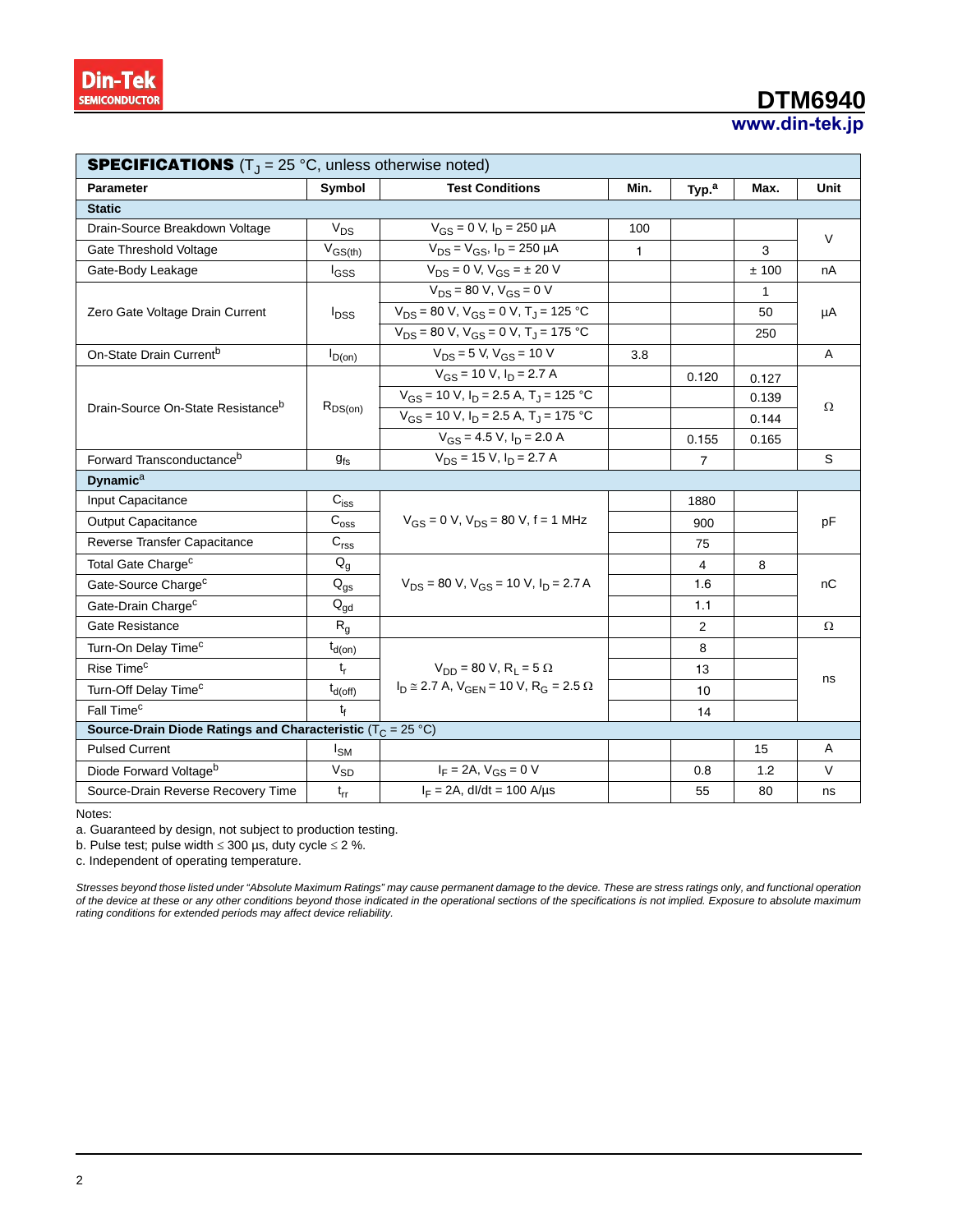

## **www.din-tek.jp DTM6940**

### **TYPICAL CHARACTERISTICS** (25 °C unless noted)



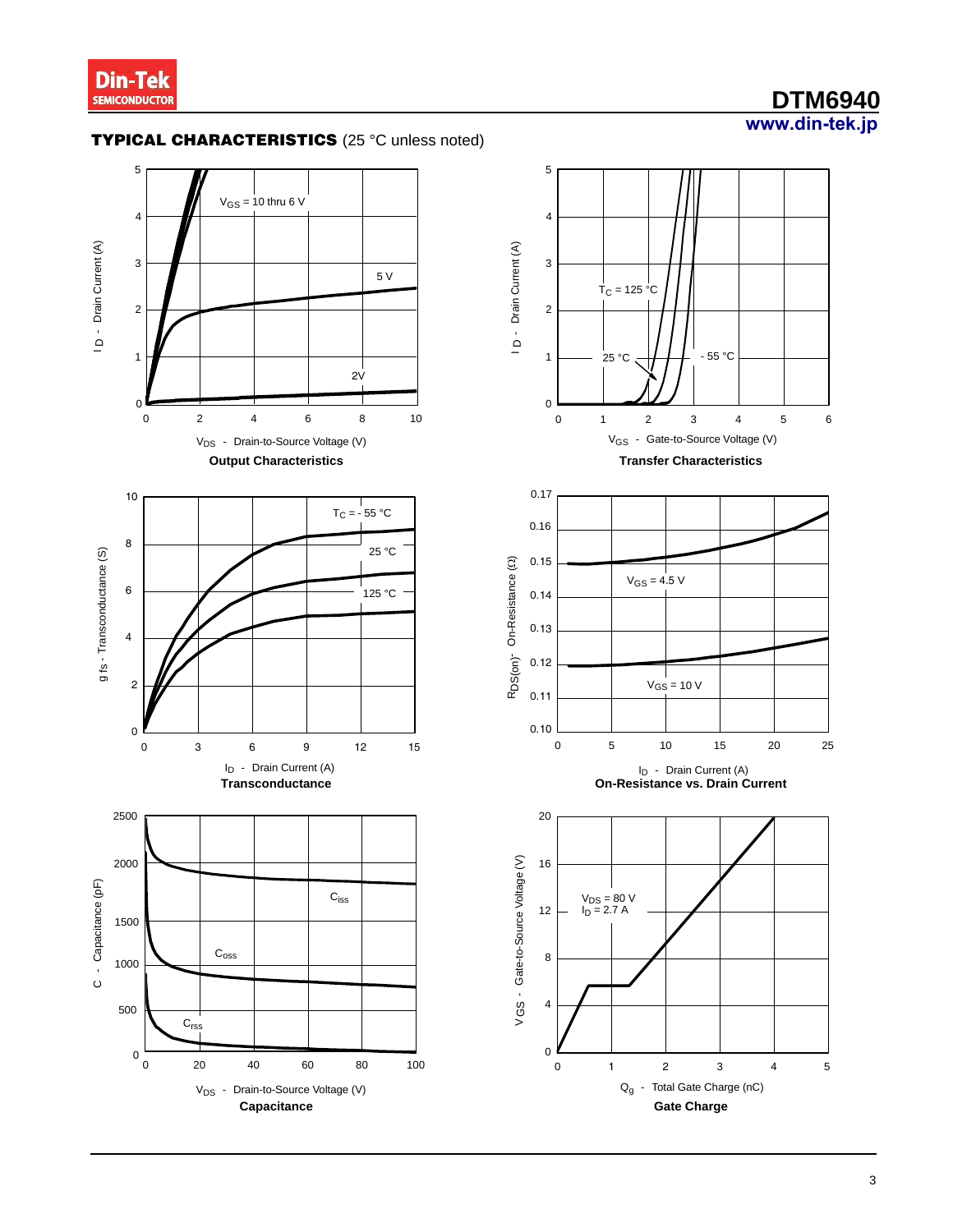### **www.din-tek.jp DTM6940**

#### **TYPICAL CHARACTERISTICS** (25 °C unless noted)



**THERMAL RATINGS** 



**Maximum Avalanche Drain Current vs. Case Temperature**



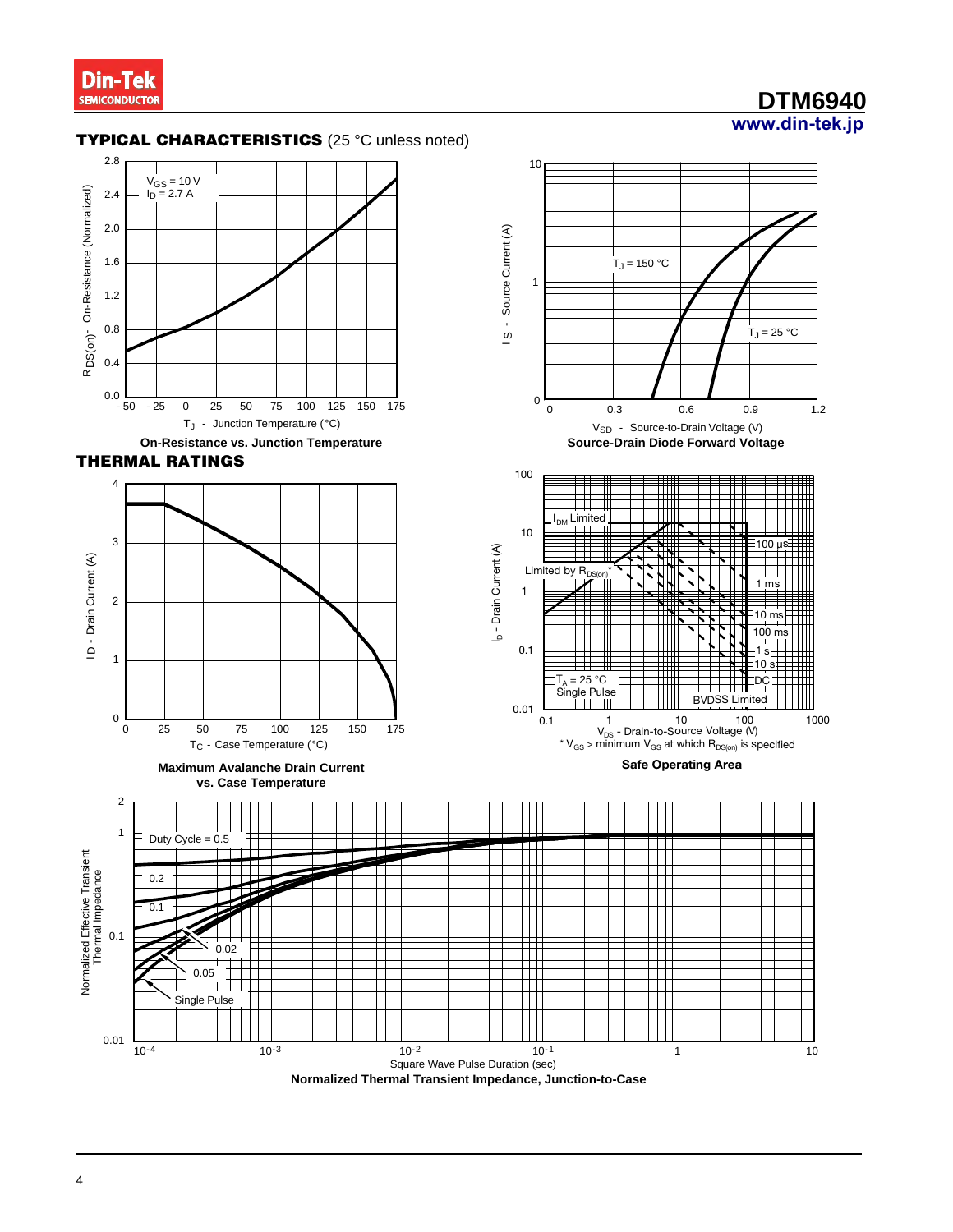

## **Package Information**

**www.din-tek.jp**

### **SOIC (NARROW): 8-LEAD**

JEDEC Part Number: MS-012





|                                             |             | <b>MILLIMETERS</b> |             | <b>INCHES</b> |  |  |
|---------------------------------------------|-------------|--------------------|-------------|---------------|--|--|
| <b>DIM</b>                                  | <b>Min</b>  | <b>Max</b>         | Min         | <b>Max</b>    |  |  |
| A                                           | 1.35        | 1.75               | 0.053       | 0.069         |  |  |
| A <sub>1</sub>                              | 0.10        | 0.20               | 0.004       | 0.008         |  |  |
| В                                           | 0.35        | 0.51               | 0.014       | 0.020         |  |  |
| С                                           | 0.19        | 0.25               | 0.0075      | 0.010         |  |  |
| D                                           | 4.80        | 5.00               | 0.189       | 0.196         |  |  |
| E                                           | 3.80        | 4.00               | 0.150       | 0.157         |  |  |
| e                                           | 1.27 BSC    |                    | 0.050 BSC   |               |  |  |
| H                                           | 5.80        | 6.20               | 0.228       | 0.244         |  |  |
| h                                           | 0.25        | 0.50               | 0.010       | 0.020         |  |  |
|                                             | 0.50        | 0.93               | 0.020       | 0.037         |  |  |
| q                                           | $0^{\circ}$ | 8°                 | $0^{\circ}$ | $8^{\circ}$   |  |  |
| S                                           | 0.44        | 0.64               | 0.018       | 0.026         |  |  |
| ECN: C-06527-Rev. I, 11-Sep-06<br>DWG: 5498 |             |                    |             |               |  |  |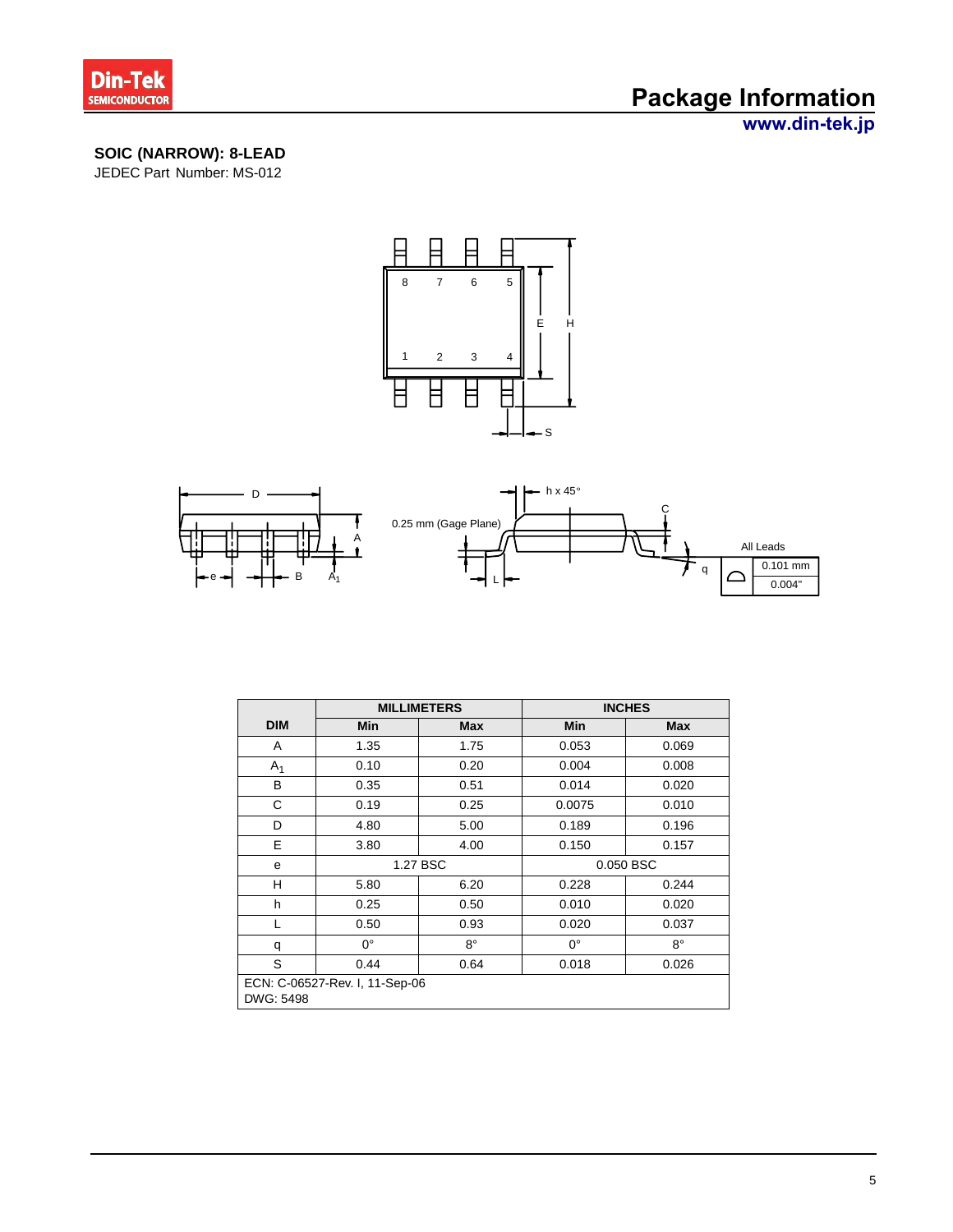

## **Application Note**

**www.din-tek.jp**

#### **RECOMMENDED MINIMUM PADS FOR SO-8**



Recommended Minimum Pads Dimensions in Inches/(mm)

APPLICATION NOTE PPLICATION NOT  $\,<$ 

 $\sqcup$